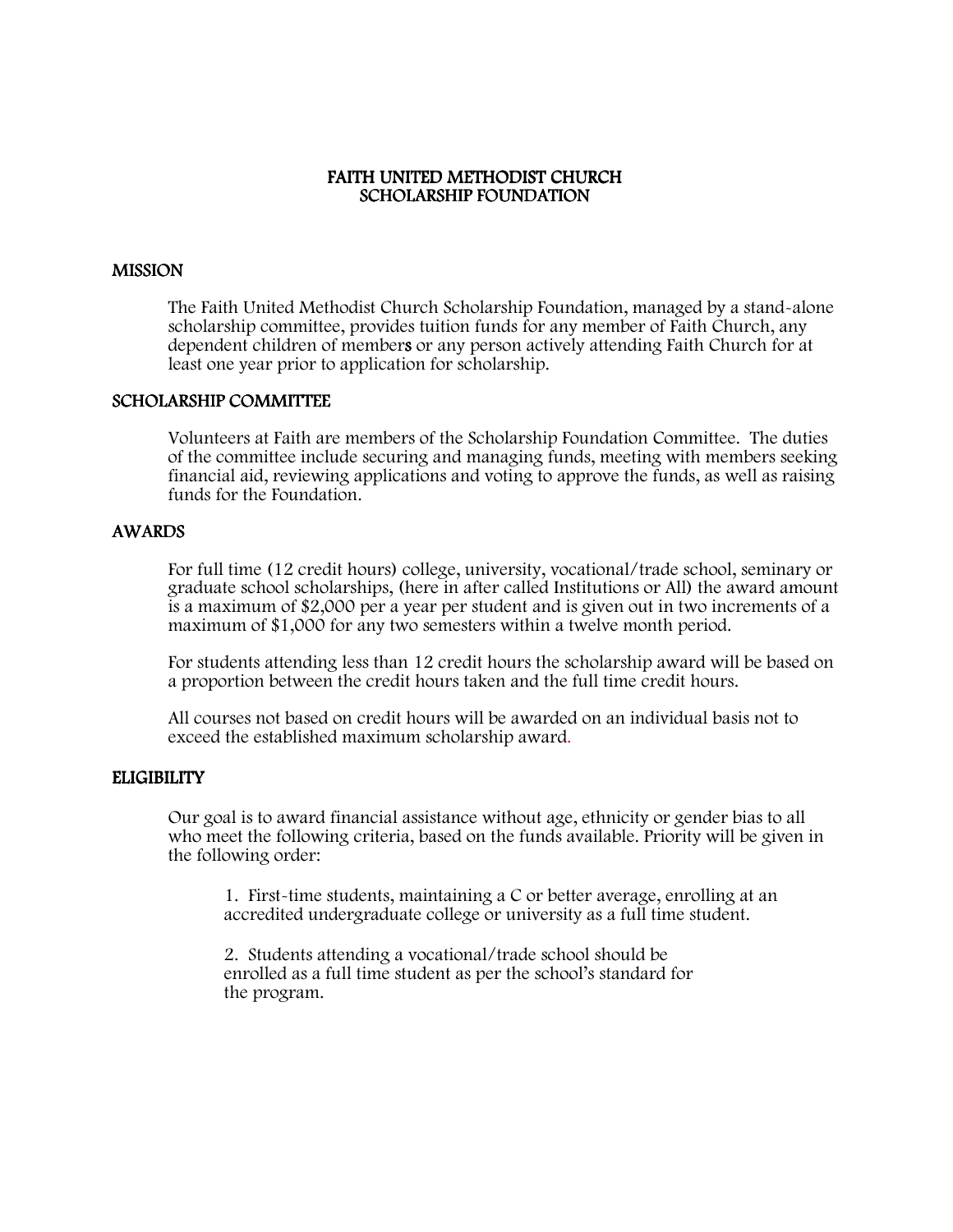# $ELIGIBILITY - (Continued)$

 3. Students continuing under-graduate college, university, or vocational/trade school.

4. Students enrolling in seminary or graduate school.

5. Students attending Institutions other than vocational/trade schools part time (less than 12 credit hours) and students attending vocational/trade schools part-time as per the standard for program.

# APPLICATION PROCEDURES

1. Applicants shall submit a written application on a form supplied by the committee for each \$1,000 award increment for a total maximum of \$2,000 per year, per student. Application forms are available in the church office or can be downloaded online at www.FaithUM.com.

Awards apply to the upcoming semester or term only. Applications must be printed or typed. Applications and all attachments are due 30 days prior to need and are required to be completed in full to be considered for a scholarship.

- 2. All scholarship applicants must solicit and submit two letters of recommendation from the community or church with their initial application.
- 3. All applicants must submit an official transcript indicating GPA for the last semester from the institution last attended. Renewal applications will require only a copy of the previous semester's grades. Applicant's overall grade point average should be no lower than 2.0 on a 4.0 scale.
- 4. All applicants may be required to be interviewed personally by this Committee. No fewer than three members of the Committee may conduct this interview. The unanimous consent of the committee members present for the interview shall constitute final approval of the application.
- 5. The Institution and student shall be notified of the scholarship award. Funds will be made payable by check to the institution on the account of the applicant.